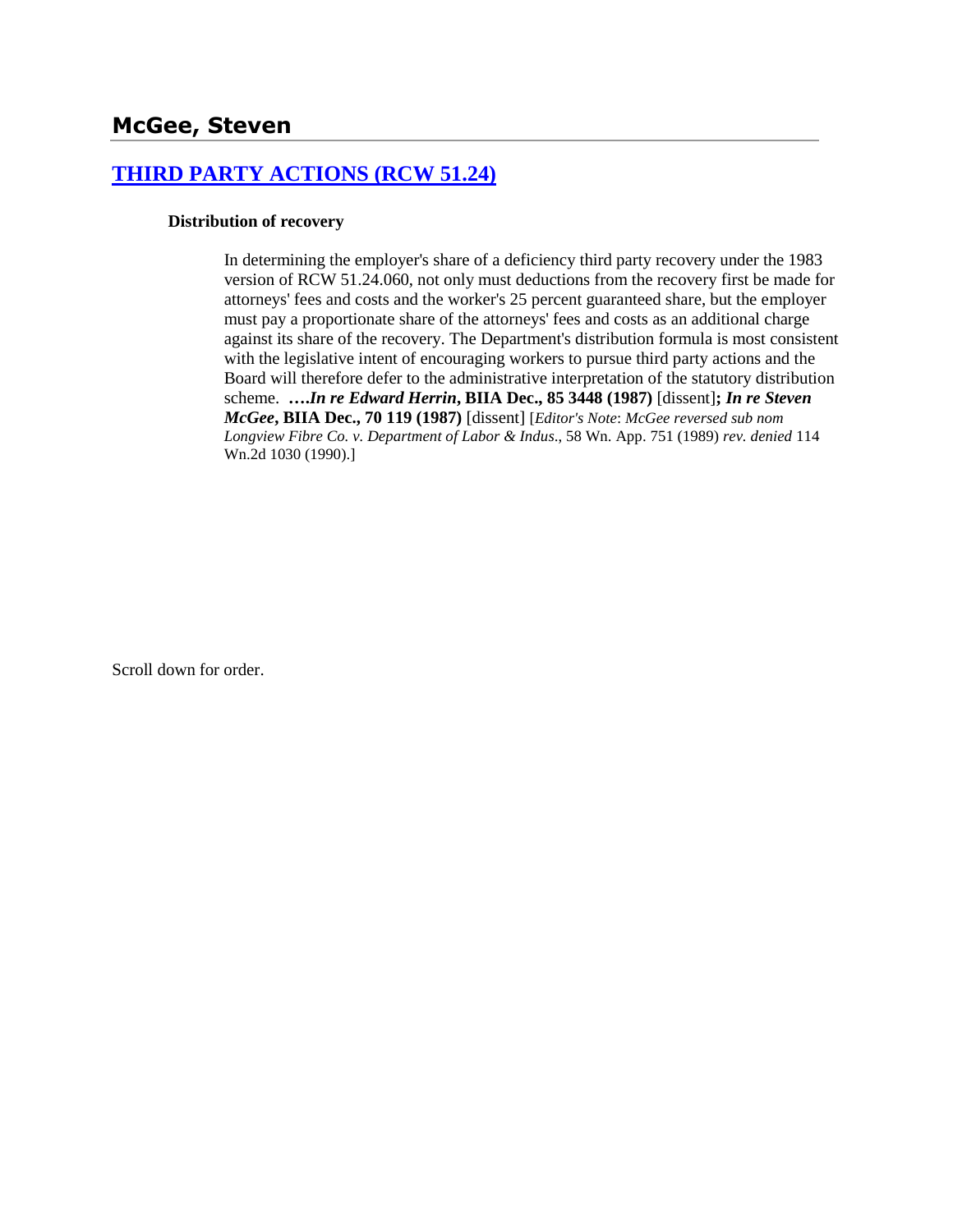#### **BEFORE THE BOARD OF INDUSTRIAL INSURANCE APPEALS STATE OF WASHINGTON**

**)**

**IN RE: STEVEN J. MCGEE ) DOCKET NO. 70,119**

**CLAIM NO. S-316705 ) DECISION AND ORDER**

APPEARANCES:

Claimant, Steven J. McGee, by Francis & Ackerman, per Jack J. Ackerman

Employer, Longview Fibre Company, by Studley, Purcell, Frey, Spencer & Kenny, per Wayne D. Purcell

Department of Labor and Industries, by The Attorney General, per Charles R. Bush and Maureen A. Mannix, Assistants

This is an appeal filed by the self-insured employer on March 25, 1985 from an order of the Department of Labor and Industries dated February 19, 1985 which ordered the self-insured employer to pay \$15.11 to the claimant and \$1497.12 to the Department, and concluded that the claimant was to remain entitled to compensation to which he may be entitled under this claim because there was no excess recovery from his "third party" recovery within the meaning of RCW 51.24.060(1)(d) and (e). The Department order is **AFFIRMED**.

# **DECISION**

Pursuant to RCW 51.52.104 and RCW 51.52.106, this matter is before the Board for review and decision on a timely Petition for Review filed by the employer to a Proposed Decision and Order issued on August 20, 1986 in which the order of the Department dated February 19, 1985 was affirmed.

The Board has reviewed the evidentiary rulings in the record of proceedings and finds that no prejudicial error was committed and said rulings are hereby affirmed.

On July 13, 1979, while in the course of his employment with Longview Fibre Company, claimant sustained an industrial injury for which he received industrial insurance benefits from the self-insured employer and the Department of Labor and Industries, parties hereinafter referred to as the "benefit provides." Pursuant to RCW 51.24.060, the claimant elected to bring a civil action for damages from a third person whose negligence or wrongful action had been the cause of the industrial injury. On February 16, 1984, this third party action was settled for a total gross cash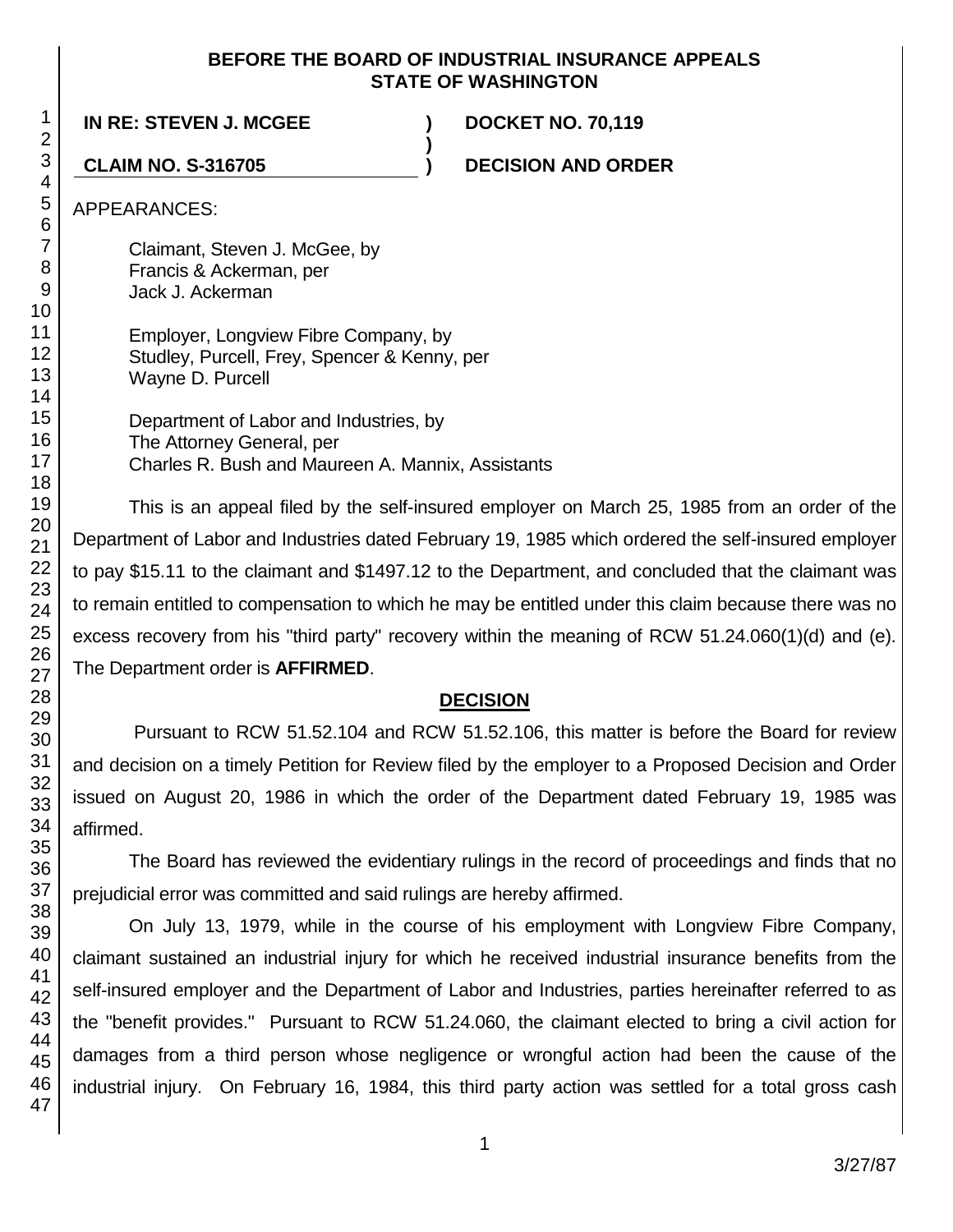recovery of \$150,000. As of February 16, 1984, the benefit providers had paid \$105,495 in industrial insurance compensation and benefits. On February 19, 1985, the Department issued an order directing disbursement of the \$150,000 "third party" recovery as follows: \$61,951.25 as claimant's attorney's fees and costs, \$49,285.84 to the claimant, and \$38,762.91 to the benefit providers. Over 96% of the benefit providers' share went to the self-insured employer which had contributed a similar percentage of the dollar value of claimant's benefits.

The issue in this appeal is whether the Department of Labor and Industries correctly interpreted the language of RCW 51.24.060(1) when it ordered distribution of the monies recovered in the third party settlement. As of February 16, 1984, that statute read as follows:

- (1) If the injured worker or beneficiary elects to seek damages from the third person, any recovery made shall be distributed as follows:
	- (a) the costs and reasonable attorneys' fees shall be paid proportionately by the injured worker or beneficiary and the department and/or self-insurer;
	- (b) the injured worker or beneficiary shall be paid 25% of the balance of the award....;
	- (c) the department and/or self-insurer shall be paid the balance of the recovery made, but only to the extent necessary to reimburse the department and/or self-insurer for compensation and benefits paid;
	- (i) the department and/or self-insurer shall bear its proportionate share of the costs and reasonable attorneys' fees incurred by the worker or beneficiary to the extent of the benefits paid or payable under this title....
	- (ii) the sum representing the department's and/or self-insurer's proportionate share shall not be subject to subsection  $(1)(d)$  and  $(e)$  of this section.
	- (d) any remaining balance shall be paid to the injured worker or beneficiary;....

This statute is far from being a model of clarity. It is difficult to decipher the overall legislative intent from the language of the statute. The word "proportionately" and the phrase "proportionate share," are used in RCW 51.24.060(1)(a) and (c)(i), respectively, in a confusing and possibly inconsistent manner. It is not clear whether attorneys' fees and costs should be included as part of the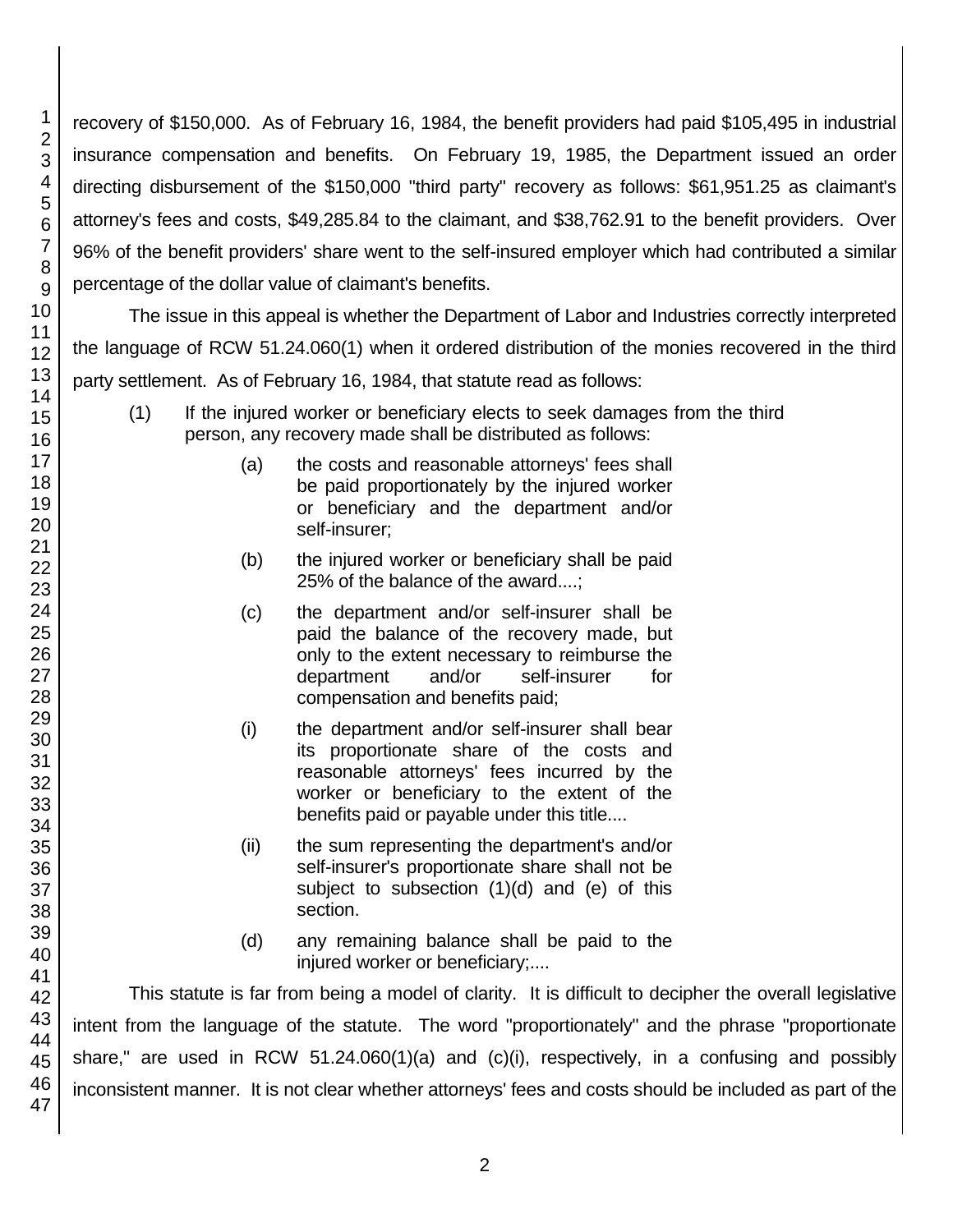claimant's gross recovery for the purposes of determining his "proportionate share" of the attorneys' fees and costs. When faced with ambiguous or unclear statutory language, it is appropriate to look behind the statutory language to the legislative history surrounding the statute in question in order to gauge the Legislature's intent therein. See, Paulson v. Pierce County, 99 Wn.2d 645 (1983) and State Board of Transportation v. State Employee's Insurance Board, 97 Wn.2d 454 (1982).

When the Industrial Insurance Act was originally enacted, the injured worker had to elect between pursuing his remedy at law against a third party tortfeasor or pursuing his workers' compensation claim. Laws of 1911, Ch. 74, § 3. The worker could not receive worker's compensation benefits during the pendency of that action and was solely responsible for the litigation expenses incurred, regardless of the outcome. See, Lowry v. Department of Labor and Industries, 21 Wn.2d 538 (1944). The requirement that, if a third party action was to be pursued, the claimant must forego payment for medical treatment and other worker's compensation benefits pending final disposition of the action was a major disincentive to the pursuit of third party actions.

In 1957, the statutory scheme was dramatically changed to allow the claimant to receive worker's compensation benefits while pursuing a third party action. Laws of 1957, Ch. 70, § 23; RCW 51.24.010. Because of the potential concurrent recovery under the Industrial Insurance Act and from the third party tortfeasor, the 1957 amendments gave the Department, as the benefit provider, a right to be reimbursed from the third party recovery and a lien against that recovery.

In 1961, RCW 51.24.010 was amended to require the Department to share the third party suit litigation expenses with the injured worker to the extent that its trust funds benefited from the recovery in the third party action. Laws of 1961, Ch. 274, § 7. The requirement that the Department share the litigation expenses increased the claimant's net recovery by the amount of the litigation expenses the Department was required to bear. However, when the Department's lien equaled or exceeded the gross recovery, it would take the entire recovery, leaving the claimant with only the benefits it provided.

In 1977, the Legislature repealed RCW 51.24.010 and enacted a new third party suit statute, including RCW 51.24.060 to govern the distribution of third party recoveries. Laws of 1977, 1st Ex. Sess., Ch. 85, § 4. Under the new statute, attorney fees and costs were a first charge against the third party recovery. Rhoad v. McLean Trucking Company, 102 Wn.2d 422 (1984). For the first time, claimants were guaranteed 25% of the net recovery, after the deduction of litigation expenses. This prevented the benefit provider from claiming the entire net recovery in satisfaction of its lien, thus removing a disincentive to a claimant's pursuit of third party tortfeasors that had existed prior to 1977.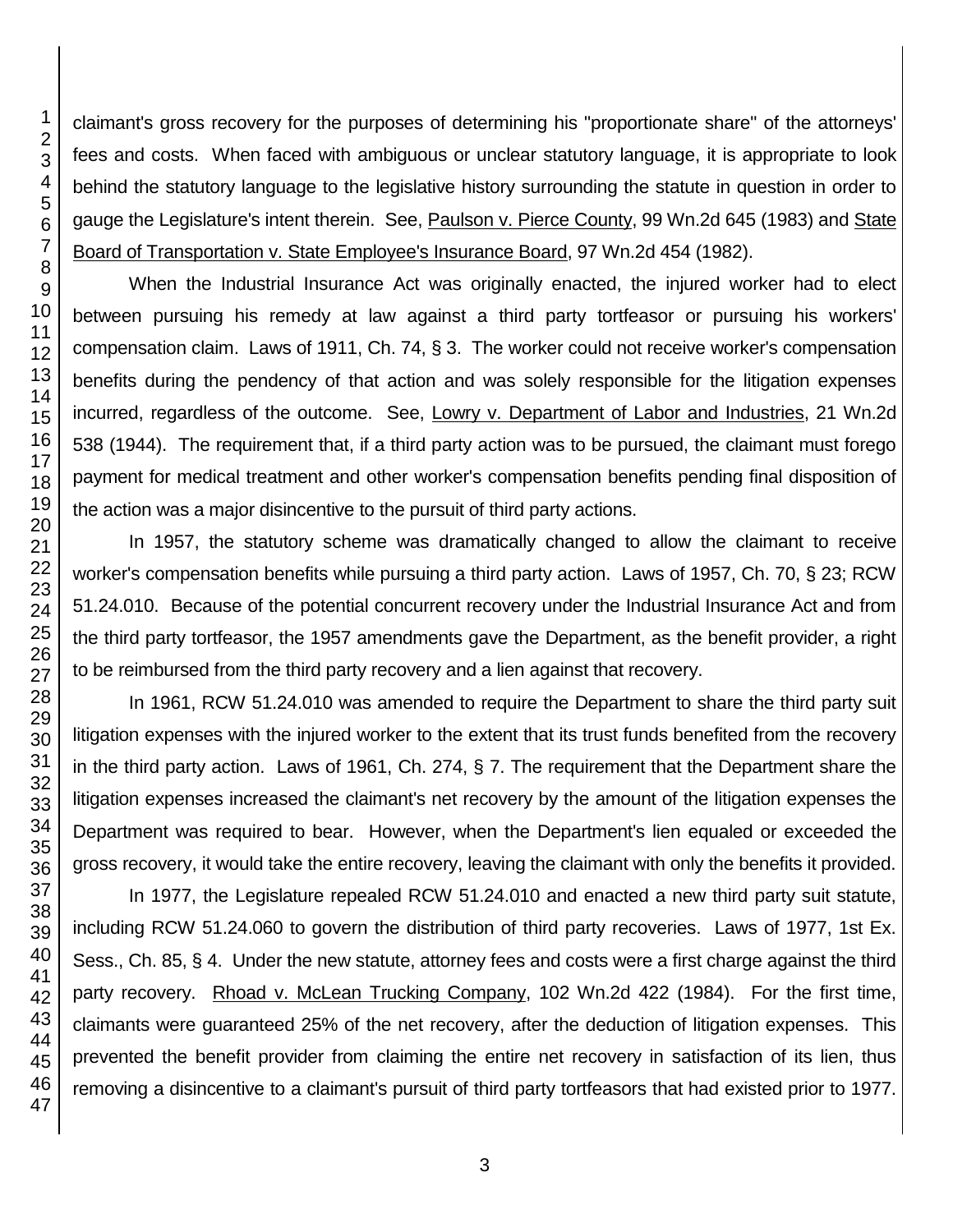However, the 1977 amendment deleted the requirement that attorney fees and costs be shared proportionately by the claimant and the benefit providers.

In 1983, the proportionate sharing of litigation expenses was restored to the statutory scheme. Laws of 1983, Ch. 211, § 2. However, it was simply tacked onto the 1977 distribution framework; the priorities of the various statutory shares remain unchanged.

While the statutory language itself is far from crystal clear, one overriding legislative purpose emerges from the legislative history. In successive amendments, the Legislature has steadily increased the claimant's ultimate share of the third party recovery. In 1986, the Legislature continued this trend by eliminating the benefit provider's lien entirely if the employer or co-employee is at fault. By maximizing the claimant's ultimate share, the Legislature clearly intends to encourage claimants to pursue third party actions.

A close analysis of both the Department's and the employer's methods of calculation shows that the Department's method more fully follows the Legislature's intent to maximize claimant recovery. (The step-by-step methods of calculation employed by the claimant, Department, and self-insured employer are appended to this order). The statutory inconsistencies in the employer's analysis are more clearly revealed when the amount of benefits provided, exclusive of the attorney's fees and costs, approaches the amount of the gross recovery. For example, assume that both the benefits provided and the gross recovery equal \$100,000 and the attorney fees and costs equal \$40,000. All parties would recognize that under these facts the claimant's 25% share pursuant to RCW 51.24.060(1)(b) equals \$15,000, the minimum amount claimant should receive for litigating the third party action. Under the employer's method, the attorney's fees would equal 40% of the gross settlement which would then be multiplied into its "share" (the provider's lien or total benefits paid), yielding the result that the employer is responsible for \$40,000 or 100% of the attorney's fees and costs, a non-proportional assessment of those costs which is, ironically, the employer's major complaint with the Department's calculation. However, this calculation would leave claimant with his statutorily required minimum share of 25% of the net recovery or \$15,000.

If, using the employer's method, we were to calculate the claimant's proportional share of the attorney fees and costs as equal to the proportion of his 25% share when compared to the gross recovery, the claimant would receive considerably less than the 25% statutory share mandated by RCW 51.24.060(1)(b). The claimant's 25% net share equals 15% of the gross recovery. Making the claimant responsible for 15% of the \$40,000 litigation expenses (\$6,000) would leave him with a net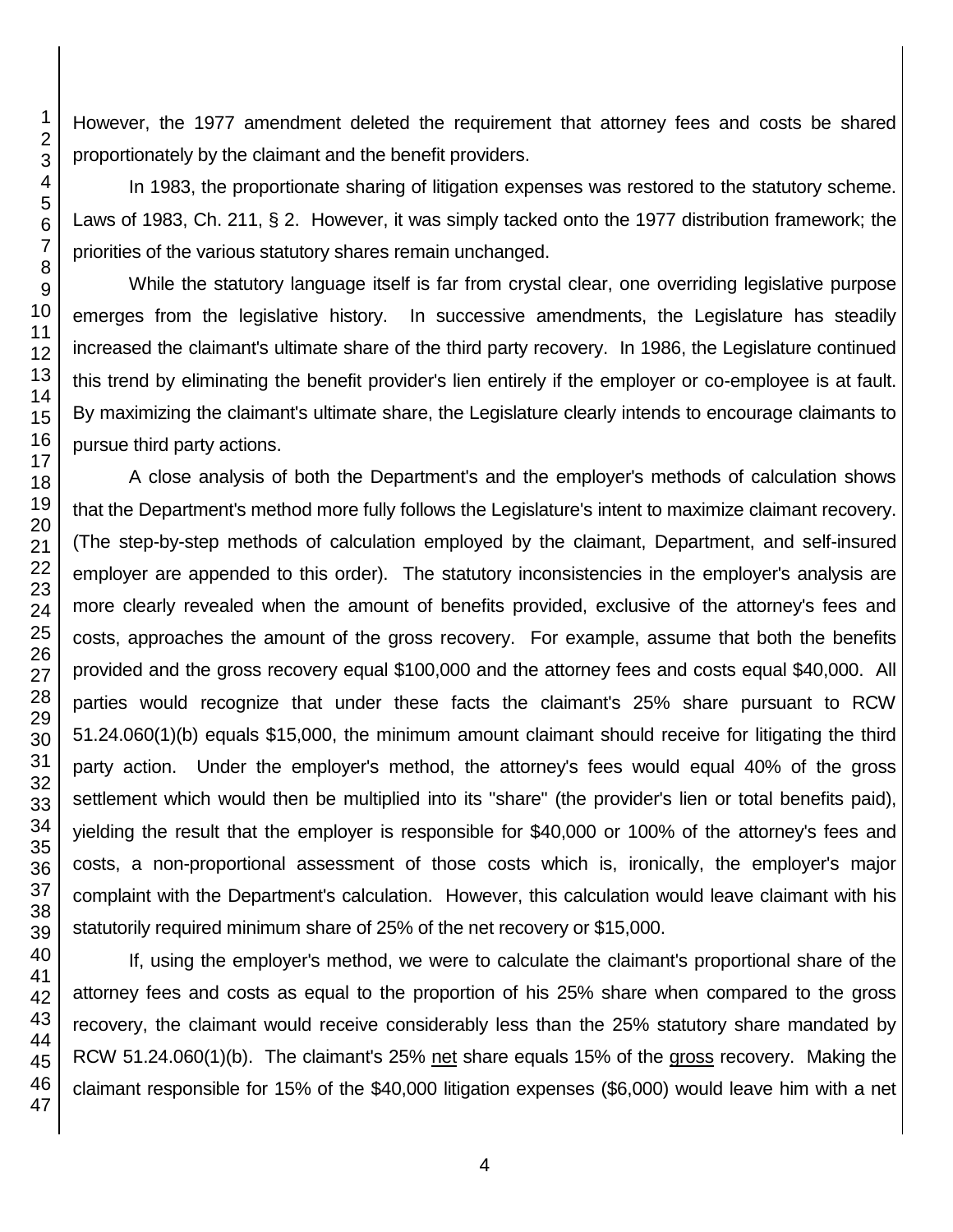recovery of \$9,000 (\$15,000-\$6,000), since there would be no contribution to his recovery from monies received by the benefit providers in excess of the amount of benefits paid. Each of these results, reached by using the employer's analysis, violates the language and intent of RCW 51.24.060. Neither of these alternatives would occur under the same facts, if the Department's method of calculation is used.

The main conceptual problem with the employer's method of calculation is that it gives primacy to the benefit provider's lien and ignores the distinction inherent in RCW 51.24.060(1) between the statutory shares. The employer's analysis necessarily assumes that the benefit provider has some entitlement to the third party action. However, the injury was to the claimant and any cause of action belongs to him exclusively. The only basis for the provider's reimbursement is the statutory right of subrogation. Thus, the employer is not necessarily entitled to a lien in the full amount of the benefits paid, but rather only to the RCW 51.24.060(1)(c) balance of the recovery after attorney's fees and costs and the injured worker's 25% of the balance of the award are deducted therefrom, and subject to a proportion of attorney's fees equal to the same proportion of its 51.24.060(1)(c) balance as compared to the total gross recovery. Obviously the benefit providers' entitlement can equal the full amount of benefits paid, but there is no requirement that it must do so. The employer's method of calculation is merely a more sophisticated version of the old RCW 51.24.010 distribution arrangement wherein each competing interest shared in the litigation expenses rather than taking subject to the first charge and deduction of attorney's fees and costs as is mandated by the current RCW 51.24.060.

The employer relies on some testimony taken at a hearing on the bill which contained the 1983 amendments to RCW 51.24.060 in front of the Senate Judiciary Committee, as well as the Legislative Bill Report of that act (S.B. 3127) to attempt to advance its arguments. However, a determination of legislative intent is made, not by reference to unofficial statements of proponents of proposed legislation, nor by memoranda or reports not read into a legislative journal, but by looking to the language of the legislation itself. King County v. Taxpayers of King County, 104 Wn.2d 1 (1985) and LeBeuf v. Atkins, 28 Wn. App. 50 (1980). We fail to find these few statements by one witness to be dispositive as to what was the Legislature's intent, especially in view of the ease with which we read its intent by examining the legislative history of that particular provision.

The employer contends that the Department's method of calculation is unfair because it constitutes a "double assessment" since the employer's share of the recovery is lowered first by the deduction of attorney's fees from the gross recovery the then by the additional amount for attorney's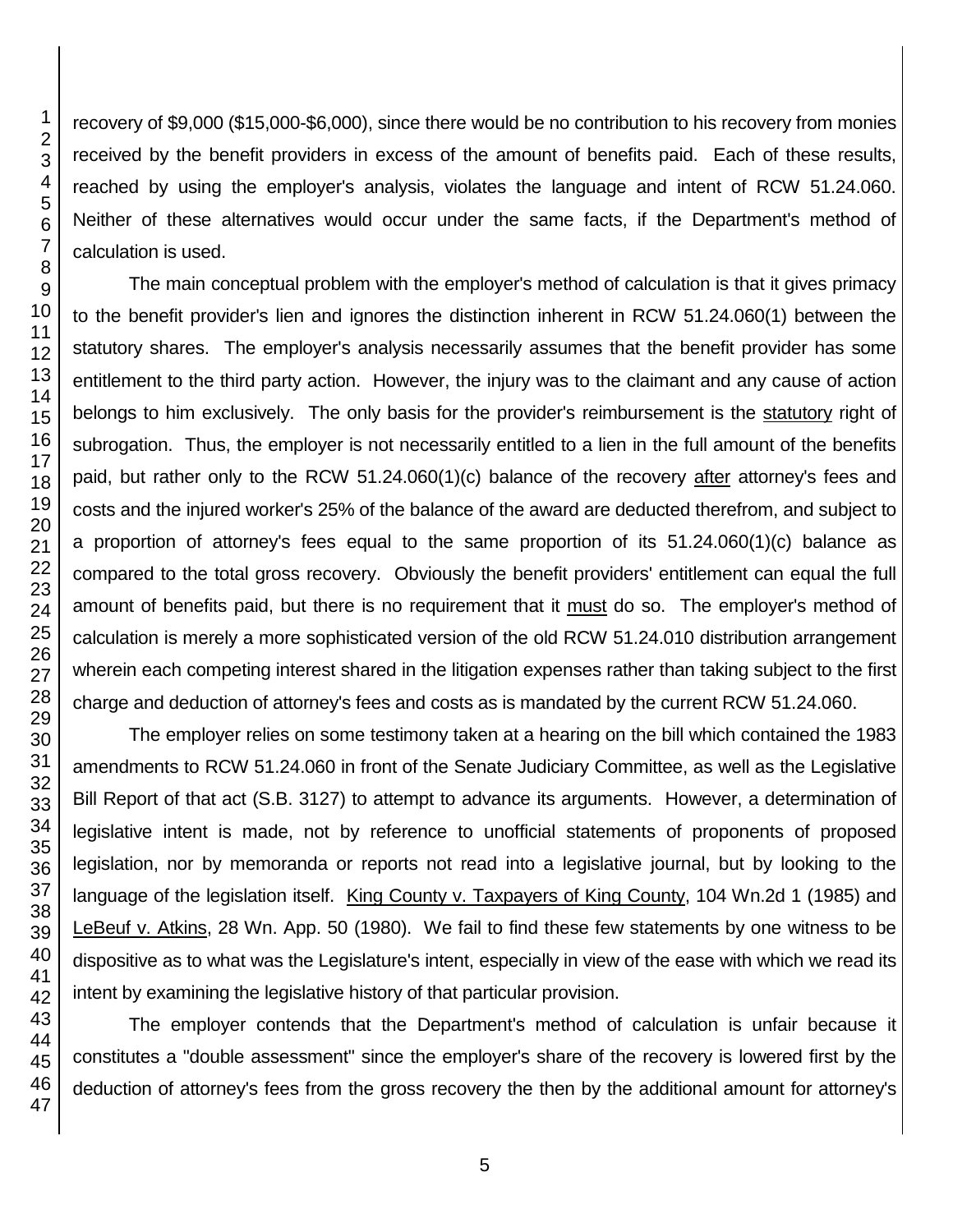fees under RCW 51.24.060(1)(c)(i). However, the claimant's recovery also is twice lowered by the statutory order of distribution of the shares. The claimant's 25% statutory share is taken only after attorney's fees and costs have been deducted from the total gross recovery. Additionally, the claimant is responsible for its share of attorney's fees, the amount of which is equal to what remains after a similar assessment of proportional fees and costs against the benefit providers" RCW 51.24.060(1)(c) share. This double assessment for attorney's fees is inherent in the order of priority of each interest within the statute. Attorney's fees and costs, being the first charge against the gross recovery, affect all other shares of that recovery in a manner quite independent from the requirement of proportional sharing of fees.

The inequity of which the employer complains, occurs only when there is a deficiency recovery (i.e. when the gross recovery is less than the total of the amounts of attorney's fees and costs, the claimant's 25% share, and the benefits provided). In cases where there is no deficiency recovery, the parties would receive the same amount of money regardless of which method is used. However, it is in the deficiency recovery context, where the recoveries are usually smaller, that greater incentives are necessary to induce claimants to litigate third party actions. Obviously, any third party recovery which results from this additional incentive will, in the end, be a benefit to both the claimant and the provider. The Department's method is consistent with this goal.

The claimant also filed a proposed distribution plan. However, his plan is incorrect (in a manner similar to that of the employer's scheme) inasmuch as it would place the full burden of payment of attorney's fees and costs on the benefit provider whenever the gross recovery was equal to or less than the total benefits paid, a result inconsistent with the "proportionate" language of RCW 51.24.060(1)(a) and (c)(i).

### **FINDINGS OF FACT**

1. On August 1, 1979 the claimant, Steven J. McGee, filed an accident report with the Department of Labor and Industries alleging the occurrence of an industrial injury on July 13, 1979 while in the course of his employment with Longview Fibre Company. The claim was allowed and benefits were paid. On September 11, 1984 the Department issued an order reciting that a civil action against a liable third party pursuant to RCW 51.24.060 had been settled for \$150,000 and that at the time of said settlement, an excess of \$105,495 in benefits had been paid under the claim by the Department and the self-insured employer, and then provided that the settlement recovery had been disbursed as follows: (1) \$61,951 to claimant's attorneys for fees and costs incurred, (2) \$39,519.45 to the self-insured employer in satisfaction of its lien, less its share of attorney's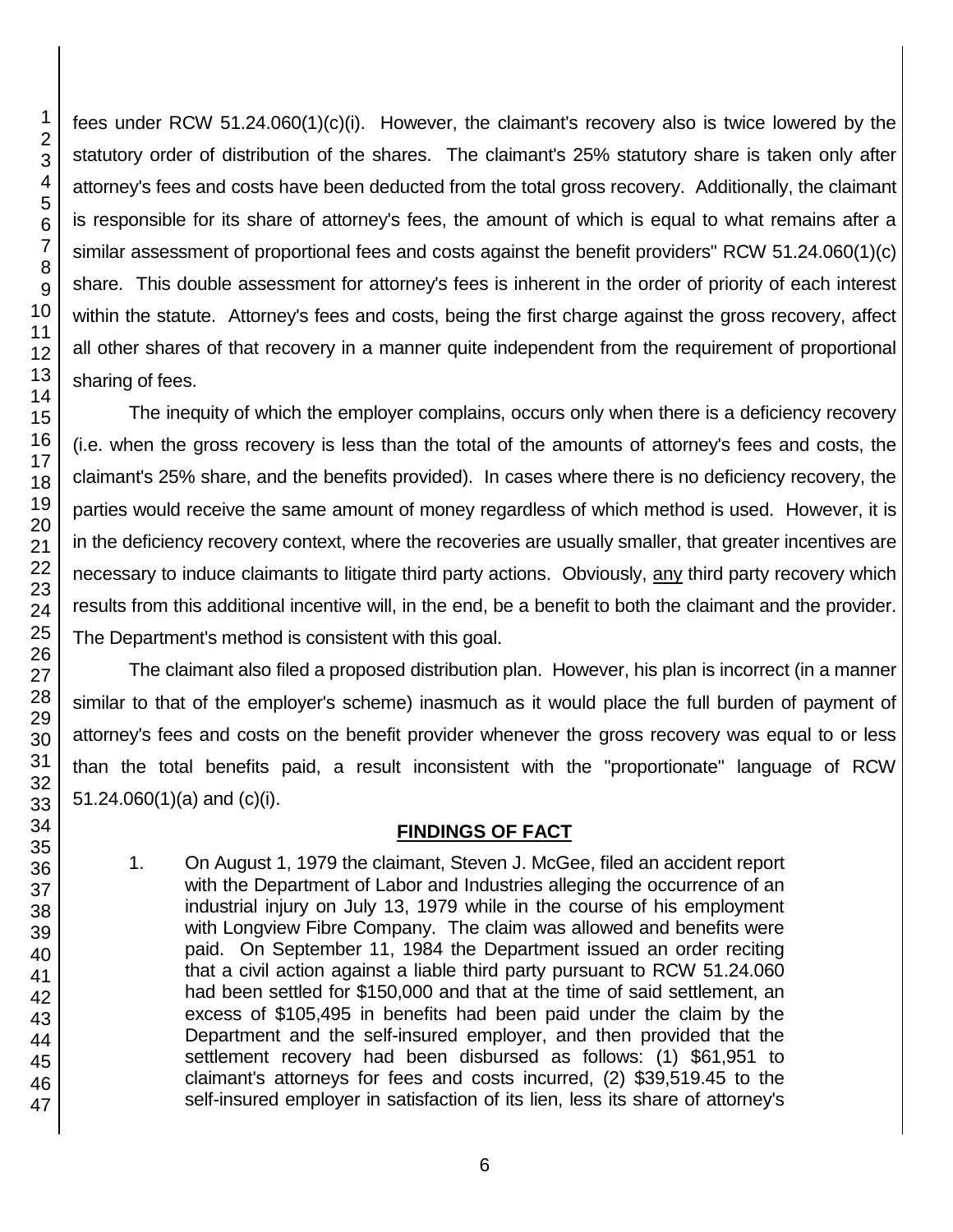fees and costs, (3) \$1,796.19 to the Department of Labor and Industries in satisfaction of its lien, less its share of attorney fees and costs, and (4) \$49,270.73 to claimant, his 25% and the self-insured employer's and Department's share of attorney's fees and costs, and that the claimant would be entitled to continued benefits under the Worker's Compensation Act, demanded reimbursement from the self-insured employer of \$1,054.76 said to be part of the Department's statutory lien. On November 8, 1984 the employer filed a protest and request for reconsideration with the Department. On February 19, 1985, the Department of Labor and Industries issued the following order:

"WHEREAS, the Order entered on September 11, 1984, in this claim, has been protested by Longview Fibre Company, the protest letter having been received by the Department on November 8, 1984, and the Department's prior Order, having been reconsidered;

WHEREAS, Steven J. McGee suffered injuries from the July 13, 1979 accident while in the course of his employment with Longview Fibre Company, a Self-Insured Employer, and which accident was the result of the negligence or wrong of "third parties" within the meaning of RCW 51.24.030;

WHEREAS, for his injuries, Steven J. McGee elected to and did pursue the civil cause of action against the "third parties" as well as claim and received Industrial Insurance compensation and benefits under claim number S316705;

WHEREAS, Steven J. McGee settled the personal injury cause of action after July 24, 1983, for a gross sum of \$150,000.00 and at which time more than \$105,495.00 had been paid under claim number S316705, \$101,420.52 by Longview Fibre Company and \$4,074.48 by the Department;

WHEREAS, in pursuing the personal injury cause of action and making the recovery, a total of \$61,951.25 in attorney fees and costs were incurred;

WHEREAS, the \$150,000.00 gross recovery is subject to RCW 51.24.060(1) which defines the gross statutory shares as follows:

> 1. \$61,951.25 for attorney fees and costs incurred In making the recovery;

2. \$22,012.19 for Steven J. McGee as his 25% share of the \$88,048.75 net recovery;

3. \$66,036.56 for the Department and Longview Fibre Company as reimbursement for the compensation and benefits paid as of the date of recovery.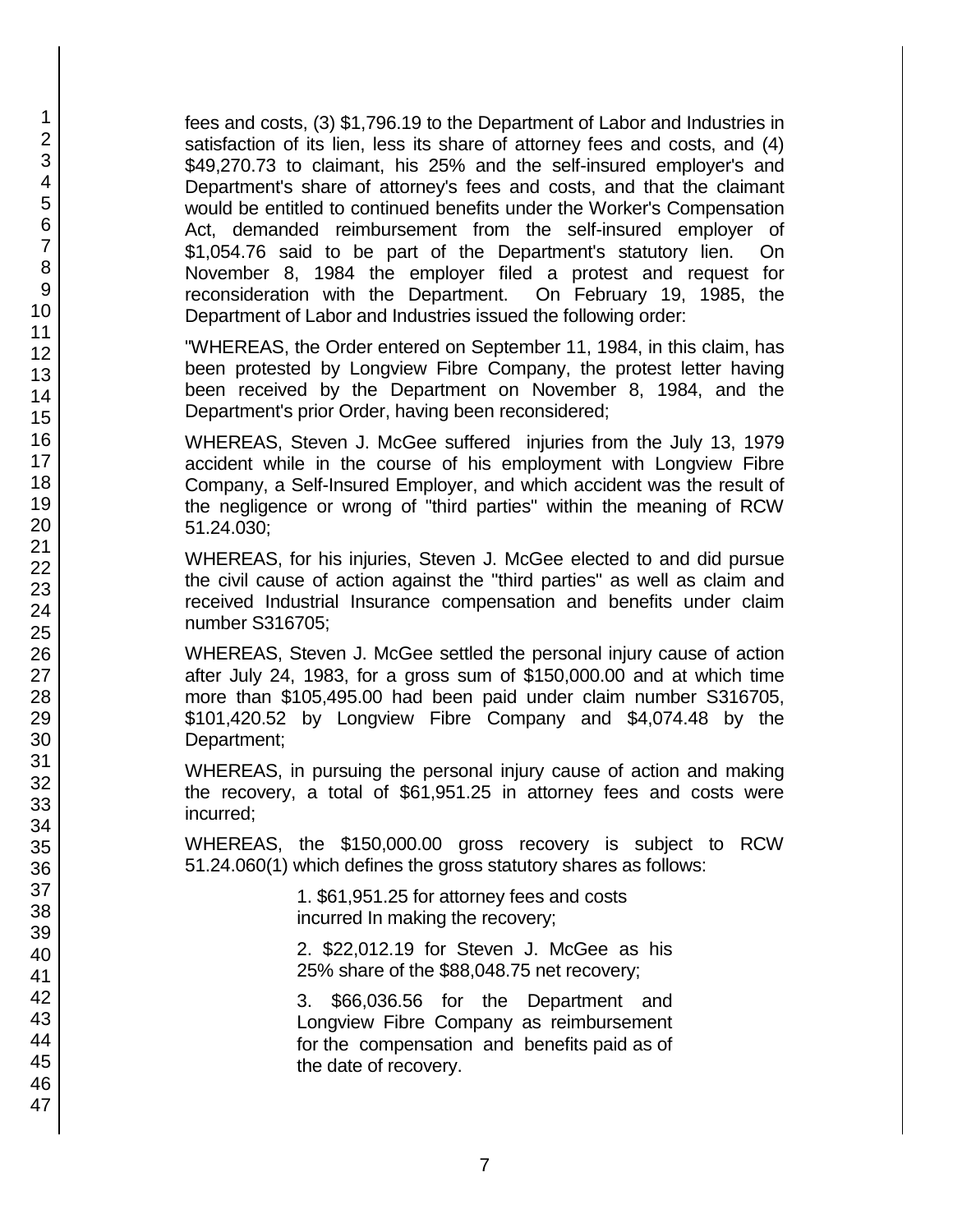WHEREAS, RCW 51.24.060(1)(a) and (c)(i) require the Department and Longview Fibre Company to bear a proportionate share of the attorney's fees and costs, which share is \$27,273.65, 44.02437% of \$61,951.25;

WHEREAS, the Department's proportionate share of the \$27,273.65 attorney's fees and costs share is \$1,053.38 (3.86225%) and the Longview Fibre Company's share is \$26,220.27 (96.13773%).

WHEREAS, the \$150,000.00 gross recovery is to be disbursed as follows:

1. \$61,951.25 to the attorneys for Steven J. McGee for attorneys' fees and costs advanced;

2. \$49,285.84 to Steven J. McGee, the sum of his 25% share and the compensation providers' proportionate share of attorney's fees and costs,

3. \$37,265.78 to Longview Fibre Company (96.13773% of \$38,762.92) as its net lien share, and

4. \$1,497.12 to the Department (3.86225% of \$38,762.91) as its net lien share;

WHEREAS, Steven J. McGee has distributed to Longview Fibre Company, \$38,778.02, which sum is \$15.11 greater than the \$38,762.91 net compensation providers share; and

WHEREAS, Longview Fibre Company has not remitted to the Department its \$1,497.12 share of the "third party" recovery;

IT IS HEREBY ORDERED, that

1. Longview Fibre Company pay to Steven J. McGee, \$15.11;

2. Longview Fibre Company pay to the Department of Labor and Industries \$1,497.12; and

3. There being no excess recovery within the meaning of RCW 51.24.060(1)(d) and (e), Steven J. McGee remains entitled to be paid for compensations and benefits to which he may be entitled under this claim."

On March 25, 1985 the employer filed a notice of appeal with the Board of Industrial Insurance Appeals. On April 2, 1985 this Board issued an order granting the employer's appeal, assigning it Docket No. 70,119 and directing that further proceedings be held on the matter.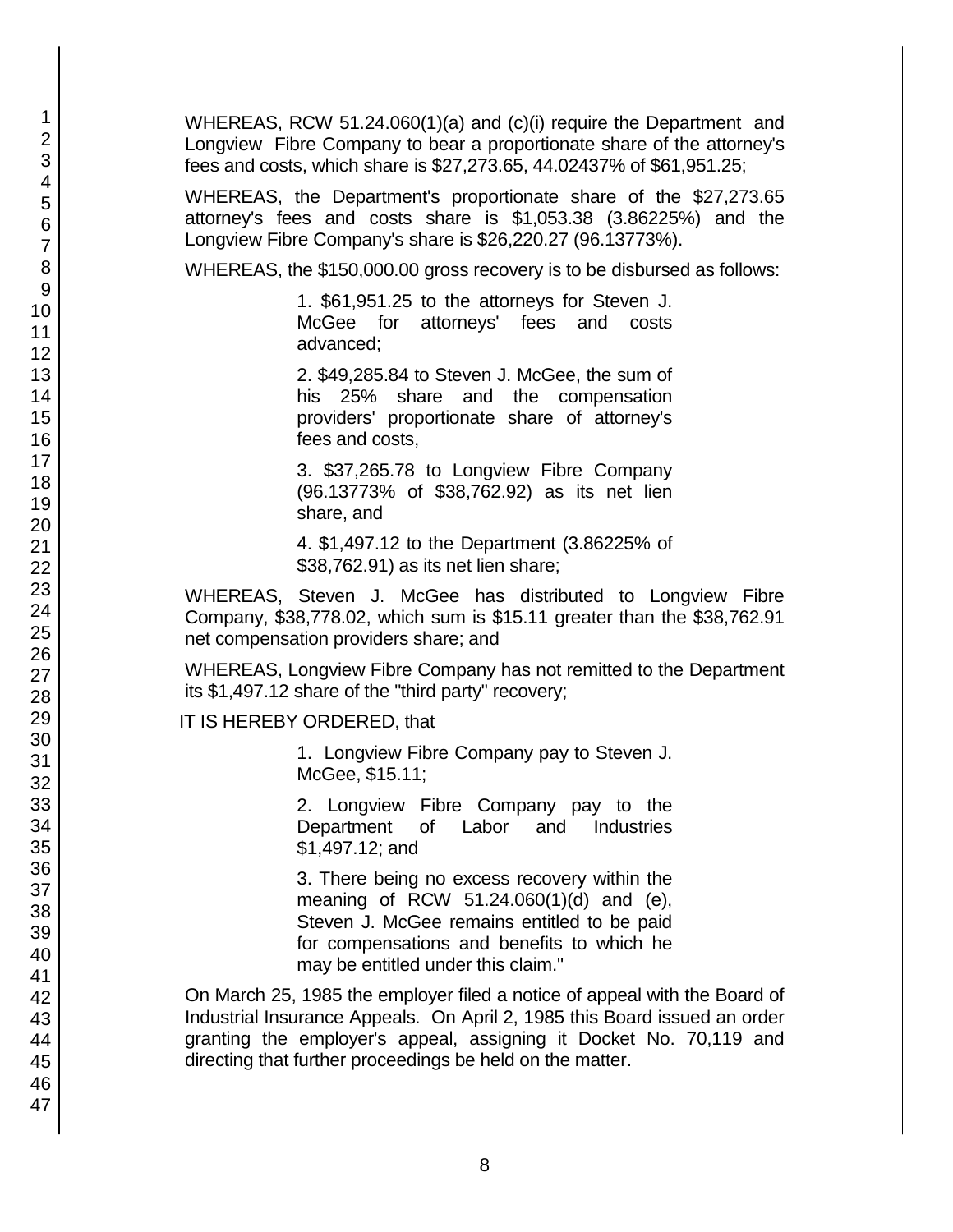- 2. On July 13, 1979, while in the course of his employment with Longview Fibre Company, claimant sustained serious injuries to both hands when they were caught between ink rollers of a printing press due to the negligence or wrong of third parties.
- 3. As of February 16, 1984, the self-insured employer, Longview Fibre Company, had provided \$101,420.52 and the Department had provided\$4,074.48 in industrial insurance compensation and benefits to claimant.
- 4. Claimant commenced an action at law against the third parties responsible for his accident of July 13, 1979 and recovered \$150,000 in a settlement of that action on February 16, 1984.
- 5. Attorney's fees of \$60,000 and costs of \$1,951.24 were incurred by the claimant in pursuing the third party action.

### **CONCLUSIONS OF LAW**

- 1. The Board of Industrial Insurance Appeals has jurisdiction over the subject matter and parties to this appeal.
- 2. The Department of Labor and Industries order of February 19, 1985 was a correct application of RCW 51.24.060 and correctly ordered the distribution of the February 16, 1984 settlement funds.
- 3. The February 19, 1985 order of the Department of Labor and Industries which disbursed funds from a February 16, 1984 settlement from third parties is correct and is affirmed.

It is so ORDERED.

Dated this 27th day of March, 1987.

BOARD OF INDUSTRIAL INSURANCE APPEALS

/S/\_\_\_\_\_\_\_\_\_\_\_\_\_\_\_\_\_\_\_\_\_\_\_\_\_\_\_\_\_\_\_\_\_\_\_\_\_\_

GARY B. WIGGS, Chairperson

 $\sqrt{\text{S}}/\text{S}$ 

FRANK E. FENNERTY, JR. Member

# **DISSENTING OPINION**

Board majority's review of the history of legislative changes which have occurred over the years in our third-party statutes is instructive and accurate, and for the most part, probably a correct interpretation of overall legislative intent. However, I do not have the trouble the majority seems to have in discerning the intent of the 1983 and 1984 amendments to RCW 51.24.060(1), albeit they may not be perfect "models of clarity."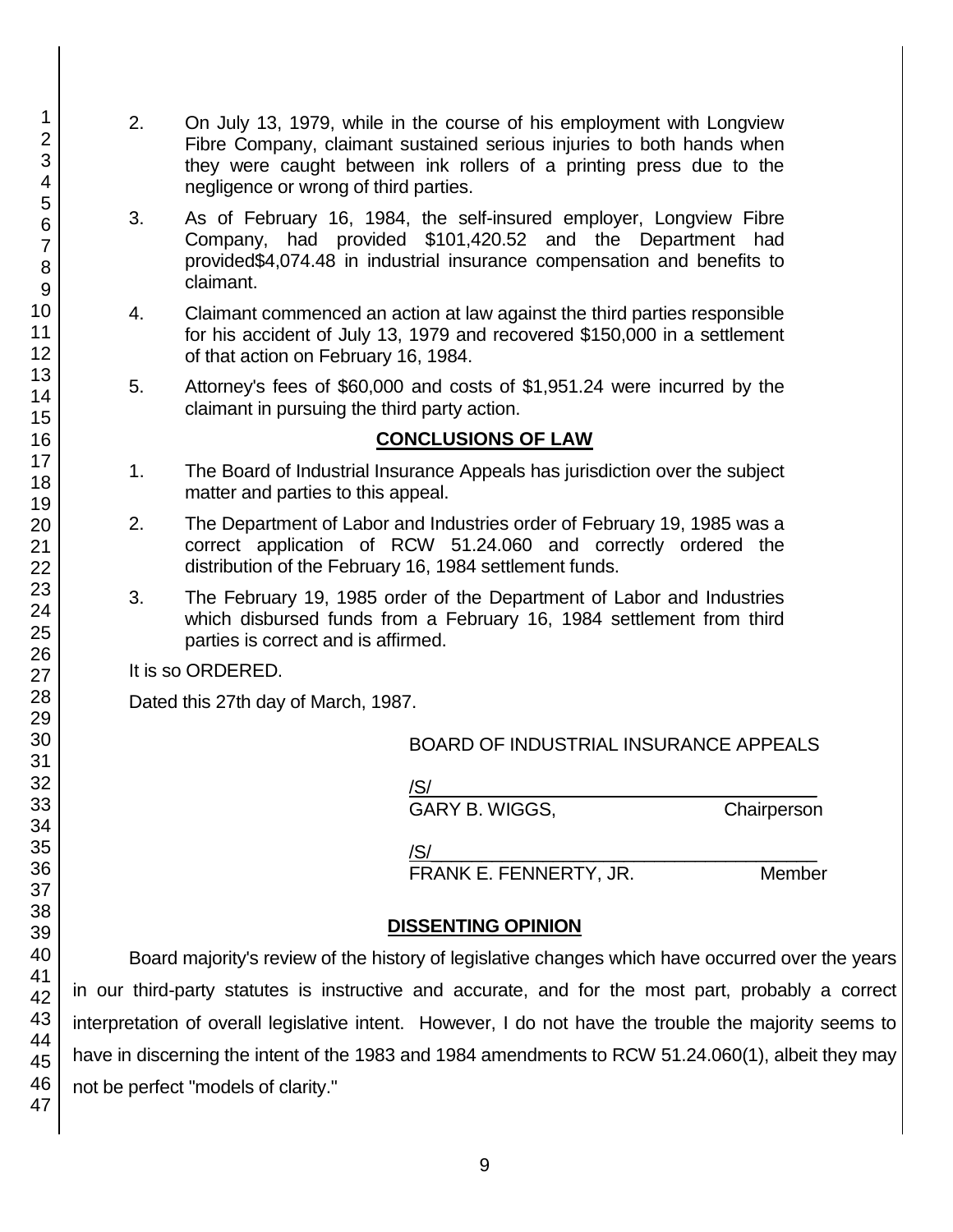As the majority notes, the statute as it existed from 1977 to 1983 provided that (1) third-party-suit attorney fees and costs were a "first charge" against, and deduction from, the gross recovery; (2) claimants were guaranteed 25% of the net recovery, after that deduction of litigation expenses; and (3) proportionate sharing of attorney fees and costs between the claimant and the benefit providers was not allowed. These observations were confirmed by the Court in Rhoad, supra.

In 1983, the proportionate sharing of litigation expenses was restored to the distribution formula. But the 1983 amendments were intended to do more than that, namely, to remove the attorney fees and costs as a first charge, and deduction from, the gross third-party recovery. The majority says that this result is "not clear", but it is clear enough to me. The pre-1983 wording of RCW 51.24.060(1)(a) simply said that these litigation costs, as the first step in distribution, "shall be paid." If this was not to be changed, no amendment to (1)(a) was necessary. However, it was amended, to provide that these costs be paid "proportionately" by the claimant and the benefit provider. To give reasonable effect to this change, I look to all the rest of RCW 51.24.060(1) to determine both the distribution of the gross recovery, and allocation of the proportionate shares of attorney fees and costs to that distribution, to arrive at the parties' net "in hand" shares. All subsections, treated as a whole, can thus be harmonized and applied. This version varies from that of any of the parties.

Per (1)(b) and (c), the claimant's 25% guaranteed share (measured against the gross recovery, since the litigation costs are no longer a mandatory first charge) is \$37,500.00; and the benefit providers' (self-insurer and Department) share is \$105,495.00, since that sum is the extent of the total compensation benefits which were paid at the time of the third party action recovery. The remaining balance of the gross recovery, \$7,005.00, is distributed to the claimant per subsection (1)(d). However, this sum cannot be utilized in figuring the respective parties' proportionate share of attorney fees and costs, because to do so would alter the benefit providers' proportionate share in contravention of subsection (1)(c)(ii). Thus, the distribution of the gross third-party recovery utilized to allocate the attorney fees and costs between the parties is \$37,500.00 to the claimant, and \$105,495.00 to the benefit providers. This is a proportionate distribution of 26.22% to the claimant, and 73.78% to the benefit providers. Obviously, this is also the proportion by which costs of obtaining that recovery should be borne.

26.22% of the attorney fees and costs of \$61,951.25 is \$16,243.62. Therefore, claimant's proper net recovery is \$37,500.00 less \$16,243.62 or \$21,256.38, plus his \$7,005.00 remaining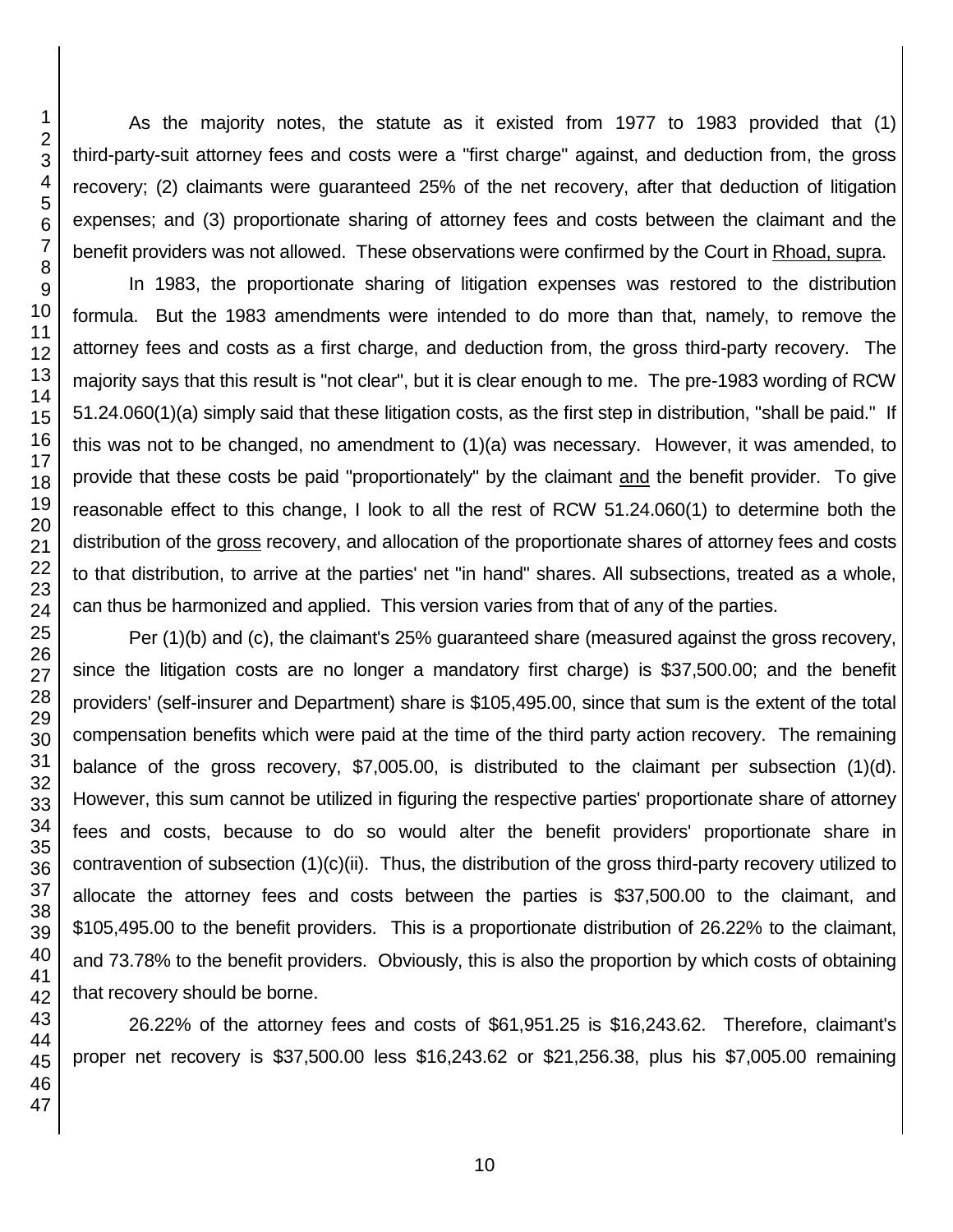balance, for a total of \$28,261.38. 73.78% of the attorney fees and costs is \$45,707.63. Therefore, the benefit providers' proper net recovery is \$105,495.00 less \$45,707.63, or \$59,787.37.

Therefore, I would reverse and remand the Department's order of February 19, 1985, to provide for disbursement of the \$150,000.00 gross recovery as follows:

- 1. \$61,951.25 to the attorneys for Steven McGee for attorney fees and costs advanced;
- 2. \$28,261.38 to Steven J. McGee, constituting his 25% share less his proportionate share of attorney fees and costs, plus his remaining balance under RCW 51.24.060(1)(d).
- 3. \$59,787.37 to the benefit providers (self-insurer and Department) as their net lien share.

Further, the requirements of RCW 51.24.060(1)(e) should be applied against claimant's remaining balance of \$7,005.00.

Dated this 27th day of March, 1987.

#### /S/\_\_\_\_\_\_\_\_\_\_\_\_\_\_\_\_\_\_\_\_\_\_\_\_\_\_\_\_\_\_\_\_\_\_ PHILLIP T. BORK, Member

# **APPENDIX**

All parties agree to the following calculations, comprising a "first step" in the process of determining the division of the settlement:

| \$150,000.00<br>$-$ \$61,951.25<br>\$88,048.25<br>25%<br>X<br>\$22,012.19 | gross settlement<br>attorneys' fees and costs<br>net settlement per subsection (a)<br>per subsection (b)<br>claimant's 25% share of net award                                |
|---------------------------------------------------------------------------|------------------------------------------------------------------------------------------------------------------------------------------------------------------------------|
| \$88,048.75<br>$-$ \$22,012.19<br>\$66,036.56<br>$-105,495.00$<br>-0-     | net settlement<br>per subsection (c)<br>benefit providers' gross share<br>worker's comp. benefits paid to claimant<br>excess recovery paid to claimant per<br>subsection (d) |

The Department calculates, as follows:

| \$83,963.44 | Claimant's "share" of settlement (fees<br>and $costs + 25\%$ share) |
|-------------|---------------------------------------------------------------------|
| \$66,036.56 | Providers' gross "share" of settlement                              |
| \$83,963.44 | Claimant's share                                                    |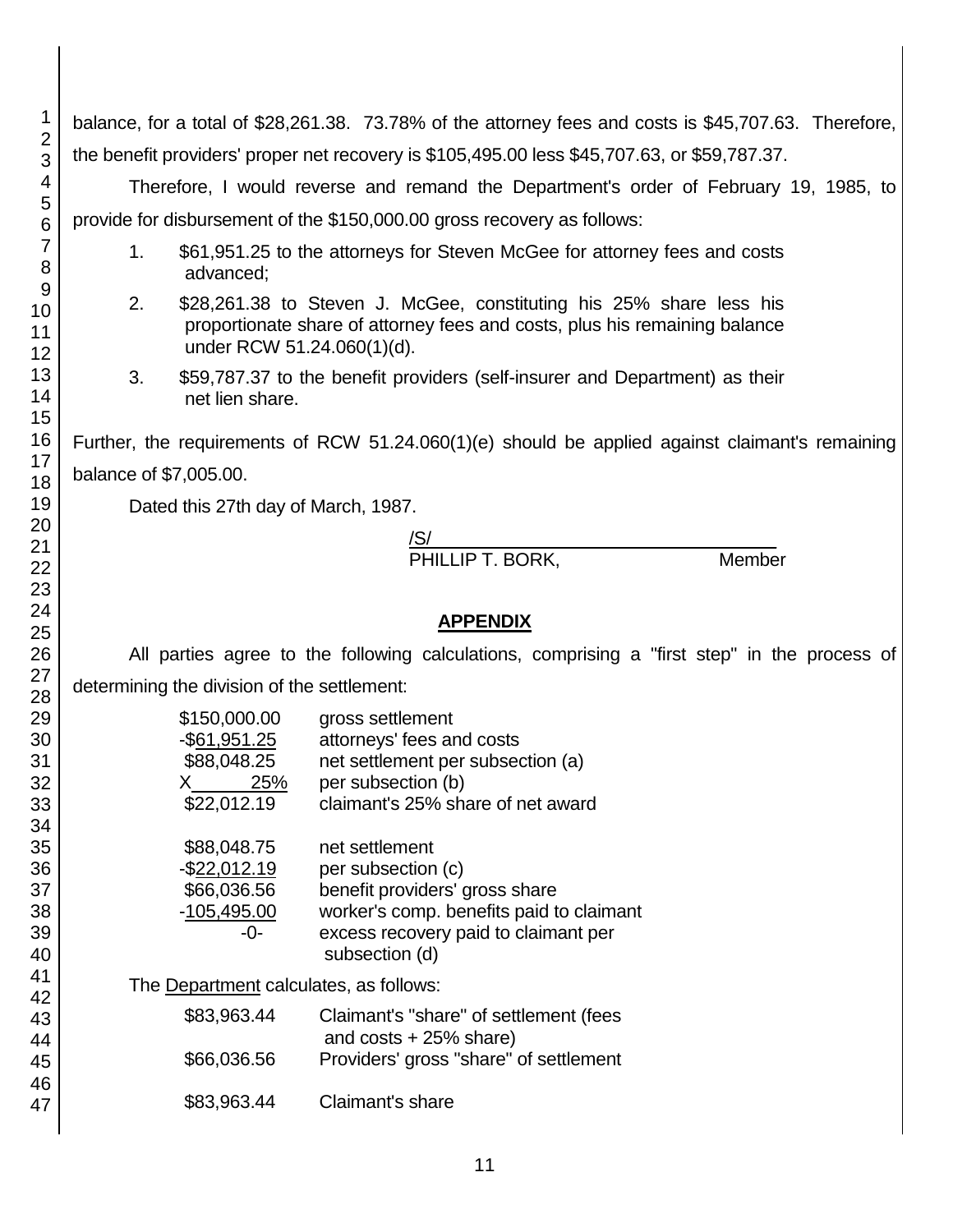| $-150,000.00$<br>55.97563%<br>\$34,677.60                              | gross settlement<br>Claimant's proportion of fees and costs<br>Claimant's share of fees and costs                                             |
|------------------------------------------------------------------------|-----------------------------------------------------------------------------------------------------------------------------------------------|
| \$66,036.56<br>$-150,000.00$<br>44.02437%<br>X61,951.25<br>\$27,273.65 | providers, share<br>gross settlement<br>providers' proportion of fees and costs<br>total fees and costs<br>providers' share of fees and costs |
| Final award division:                                                  |                                                                                                                                               |
| \$61,951.25<br>\$49,285.84                                             | attorneys' fees and costs<br>claimant (\$22,012.19 (25% share) +<br>\$27,273.65 (reimbursement by providers'<br>share of fees))               |
| \$38,762.91                                                            | providers (\$66,036.56 (providers' gross<br>share) - \$27,273.65 (provider's share of fee))                                                   |
| The employer calculates as follows:                                    |                                                                                                                                               |
| \$61,951.25<br>-150,000.00<br>41.30083%                                | attorneys' fees and costs<br>gross settlement<br>percentage of fees to gross settlement                                                       |
| \$105,495.00<br>X41.30083%<br>\$43,570.31                              | providers' "share" (total benefits paid)<br>percentage of fees to gross settlement<br>providers' proportion of fees and costs                 |
| \$44,505.00<br>X41.30083%<br>\$18,380.93                               | claimant's "share" (\$150,000 -\$105,495)<br>percentage of fees to gross settlement<br>claimant's proportion of fees and costs                |
| Final award division:                                                  |                                                                                                                                               |
| \$61,951.25<br>\$26,124.07                                             | attorney's fees and costs<br>claimant (claimant's "share" (\$44,505.00) -<br>claimant's proportion of fees (\$18,380.93))                     |
| \$61,924.69                                                            | providers (total benefits paid<br>(\$105,495.00) - providers' proportion of<br>fees (\$43,570.31))                                            |
| The claimant calculates as follows:                                    |                                                                                                                                               |
| \$105,495.00<br>-150,000.00                                            | providers' share (total benefits paid)<br>gross settlement                                                                                    |